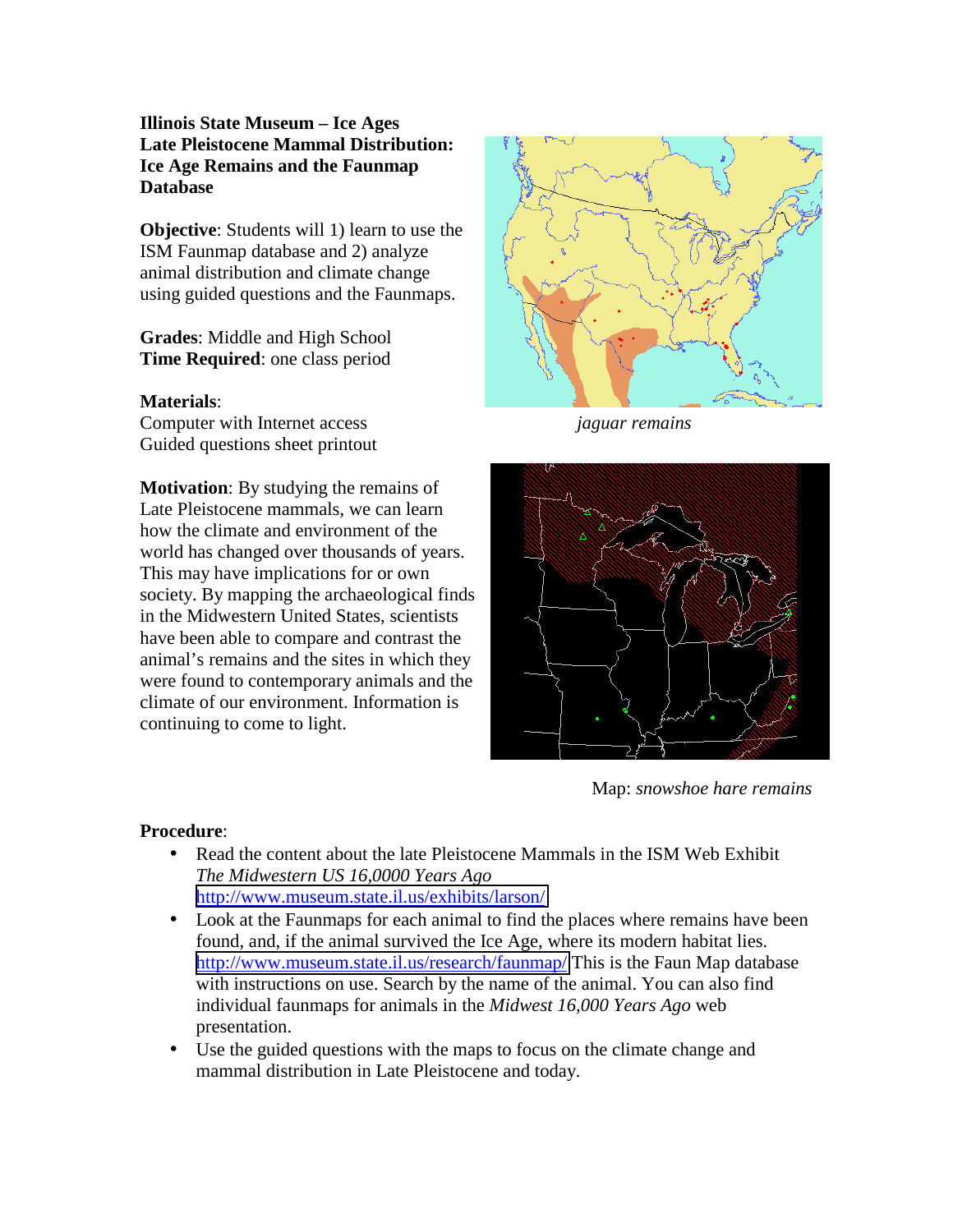• Deduce the climate changes that caused the change in distribution of mammals or the extinction of mammals.

# **Questions**

Use the text about the animals and maps to answer these questions.

- 1. To which Midwest state would you travel if you wanted to see large numbers of mastodon remains?
- 2. In which Midwest state have the most mammoth remains been found so far?
- 3. The remains of which late Pleistocene mammals have been found in Illinois?
- 4. To which Midwest state would you travel if you wanted to find the remains of the largest variety of Ice Age mammals? Which mammals would you be able to find?
- 5. Which five of the eighteen mammals survived the mass extinction of 11,000 years ago?
- 6. Of these five mammals that survive, which ones still live in the same ranges? Which ones inhabit different locations? Why may the animal species have moved?

# **Assessment**:

Participation in oral discussion of the answers to the guided questions Teacher-made quiz using one faunmap and guided questions that students answer.

# **Illinois State Board of Education Goals Addressed:**

**Science:** 

# **Middle School:**

**12.B.3a:** Identify and classify biotic and abiotic factors in an environment that affect population density, habitat and placement of organisms in an energy pyramid.

**12.B.3b:** Compare and assess features of organisms for their adaptive, competitive and survival potential (e.g., appendages, reproductive rates, camouflage, defensive structures).

# **Early High School:**

**12.B.4a:** Compare physical, ecological and behavioral factors that influence interactions and interdependence of organisms.

**12.B.4b:** Simulate and analyze factors that influence the size and stability of populations within ecosystems (e.g., birth rate, death rate, predation, migration patterns).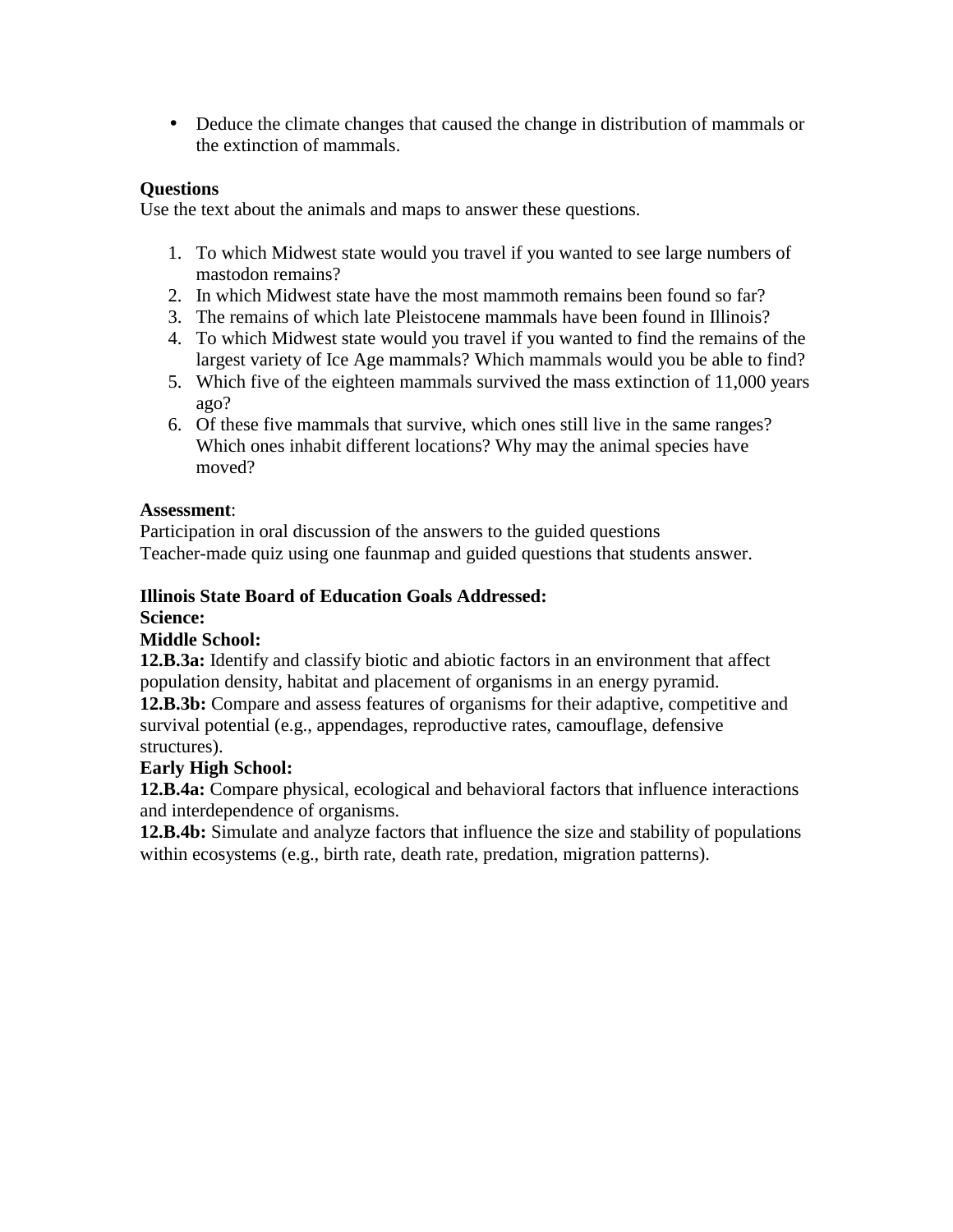#### **Guided Questions for Faunmap Mammals:**

Use the text about the animals in Midwestern US 16,000 Years Ago and the images of the Faunmaps to answer the following questions thoroughly.

- 1. To which Midwest state would you go if you wanted to see large numbers of mastodon archaeological remains?
- 2. In which Midwest state were found the most mammoth remains so far?
- 3. The remains of which Late Pleistocene mammals have been found in Illinois?